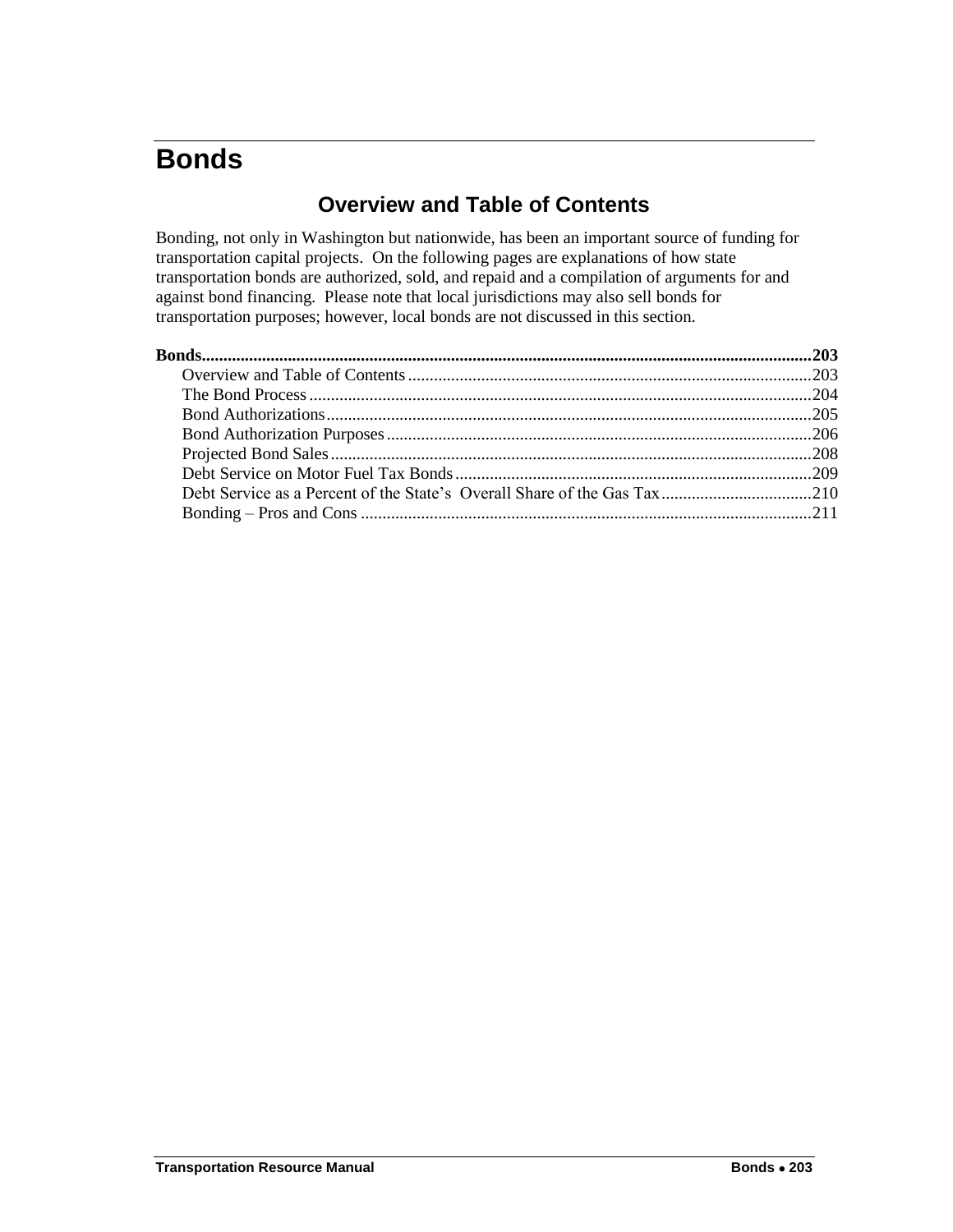# **The Bond Process**

<span id="page-1-0"></span>

The use of bond financing to support transportation capital projects follows a rigorous legal process. In order to sell bonds, the Legislature must enact a statute authorizing the sale of bonds for a specific purpose. This statute requires a 60% legislative majority vote or approval by the voters in a statewide referendum (e.g., Referendum 49). Before bond proceeds may be delivered, the Legislature must first appropriate expenditure authority and either the Secretary of Transportation or the Transportation Improvement Board (in the event of TIB bonds) must request the sale of bonds from the State Finance Committee.

Bond proceeds are only used for capital purposes.

- The Legislature must appropriate bond proceeds before they can be spent.
- Bonds are sold as requested by the Secretary of Transportation for Washington State Department of Transportation projects and the Transportation Improvement Board for Urban Arterial Trust Account and Transportation Improvement Account Program projects. Bonds are sold through the State Finance Committee, which is comprised of the State Treasurer, Governor, and Lieutenant Governor.
- State transportation bonds are referred to as "double-barrel" bonds. They are general obligation bonds, meaning they are secured by the full faith and credit of the state and are also secured by motor fuel taxes.
- Debt service on motor fuel tax general obligation bonds is paid from gas taxes (see page 211) for information on *[Debt Service on Motor Fuel Tax Bonds](#page-6-0)*).
- Rating agencies look at the state's financial health when assigning credit ratings to the motor fuel tax bonds.

Article VIII, Section 1(g) of the State Constitution exempts motor vehicle fuel tax bonds and motor vehicle license fees from the debt limit.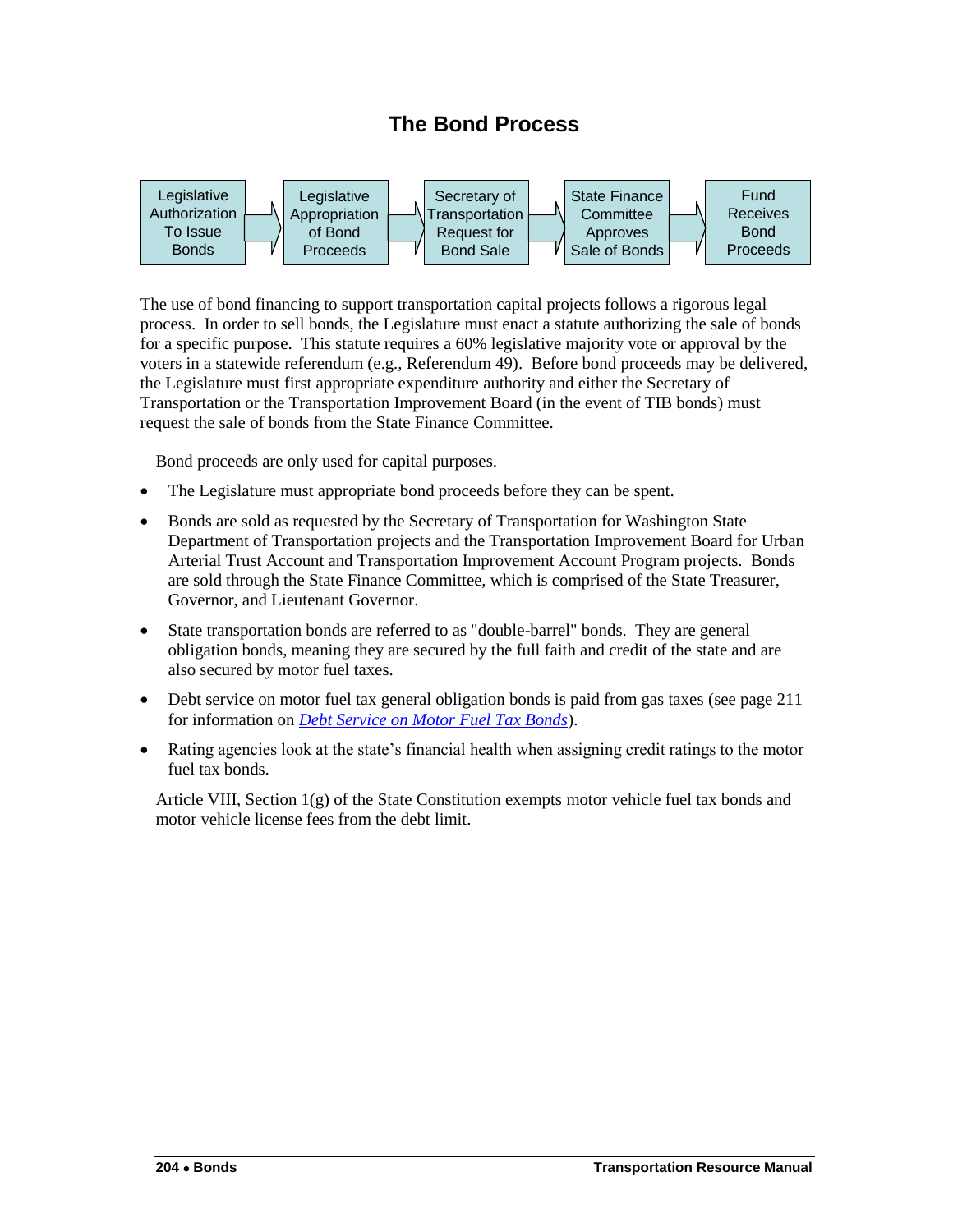### **Bond Authorizations**

<span id="page-2-0"></span>The Legislature first provided authority in 1951 to make use of bond funding for transportation purposes (RCW 47.10). The table below summarizes transportation bond authorizations that have not been sold entirely or that have remaining debt service requirements.

| <b>AUTHORITY</b>           |              | <b>PURPOSE</b>                           | <b>AUTHORIZED</b>  | <b>UNSOLD AS</b>  |  |  |  |  |  |
|----------------------------|--------------|------------------------------------------|--------------------|-------------------|--|--|--|--|--|
|                            |              |                                          | <b>AMOUNT</b>      | OF 6/30/2009      |  |  |  |  |  |
|                            |              |                                          | (\$Millions)       | (Estimate)        |  |  |  |  |  |
|                            |              |                                          |                    | (\$Millions)      |  |  |  |  |  |
| HIGHWAYS AND MISCELLANEOUS |              |                                          |                    |                   |  |  |  |  |  |
| Ch. 212                    | L. 79 1st ES | North Richland Toll Bridge               | 80.00              | 80.00             |  |  |  |  |  |
| Ch. 293                    | L. 90        | <b>NW Region Headquarters</b>            | 15.00              | 1.60              |  |  |  |  |  |
| Ch. 519                    | L. 07        | Special Category C Highways              | 600.00             | 248.81            |  |  |  |  |  |
| Ch. 432                    | L. 93        | <b>Advance Highway Construction</b>      | 50.00              | 50.00             |  |  |  |  |  |
| Ch. 432                    | L. 93        | Federal Demonstration Highways           | 25.00              | .20               |  |  |  |  |  |
| Ch. 432                    | L. 93        | <b>Local Programs</b>                    | 25.00              | 25.00             |  |  |  |  |  |
| Ch. 321                    | L. 98        | State and Local Highways (Referendum 49) | 1,900.00           | 274.15            |  |  |  |  |  |
| Ch. 519                    | L. 07        | 2003 Transportation Projects             | 3,200.00           | 1,352.69          |  |  |  |  |  |
| Ch. 147                    | L. 03        | Multimodal Transportation Projects       | 349.50             | 195.89            |  |  |  |  |  |
| Ch. 519                    | L. 07        | 2005 Transportation Partnership Projects | 5,300.00           | 4,485.48          |  |  |  |  |  |
|                            |              | SUBTOTAL                                 | 10,474.50          | 7,355.02          |  |  |  |  |  |
|                            |              | TRANSPORTATION IMPROVEMENT BOARD         |                    |                   |  |  |  |  |  |
| Ch.6                       | L. 002 2d ES | Transportation Improvement Acct. Program | 100.00             | 7.51              |  |  |  |  |  |
|                            |              | PUBLIC-PRIVATE PARTNERSHIP PROGRAM       |                    |                   |  |  |  |  |  |
| Ch. 183                    | L.94         | <b>Public Private Partnerships</b>       | 25.63              | 6.21              |  |  |  |  |  |
| <u>GRAND TOTAL</u>         |              |                                          | <u>\$11,670.13</u> | <u>\$6,727.55</u> |  |  |  |  |  |

\* WSDOT estimates that approximately \$118.8 million in bonds will not be issued for the Tacoma Narrows Bridge project, for which the set-aside was \$800 million of the \$1.9 billion in R49 bonds.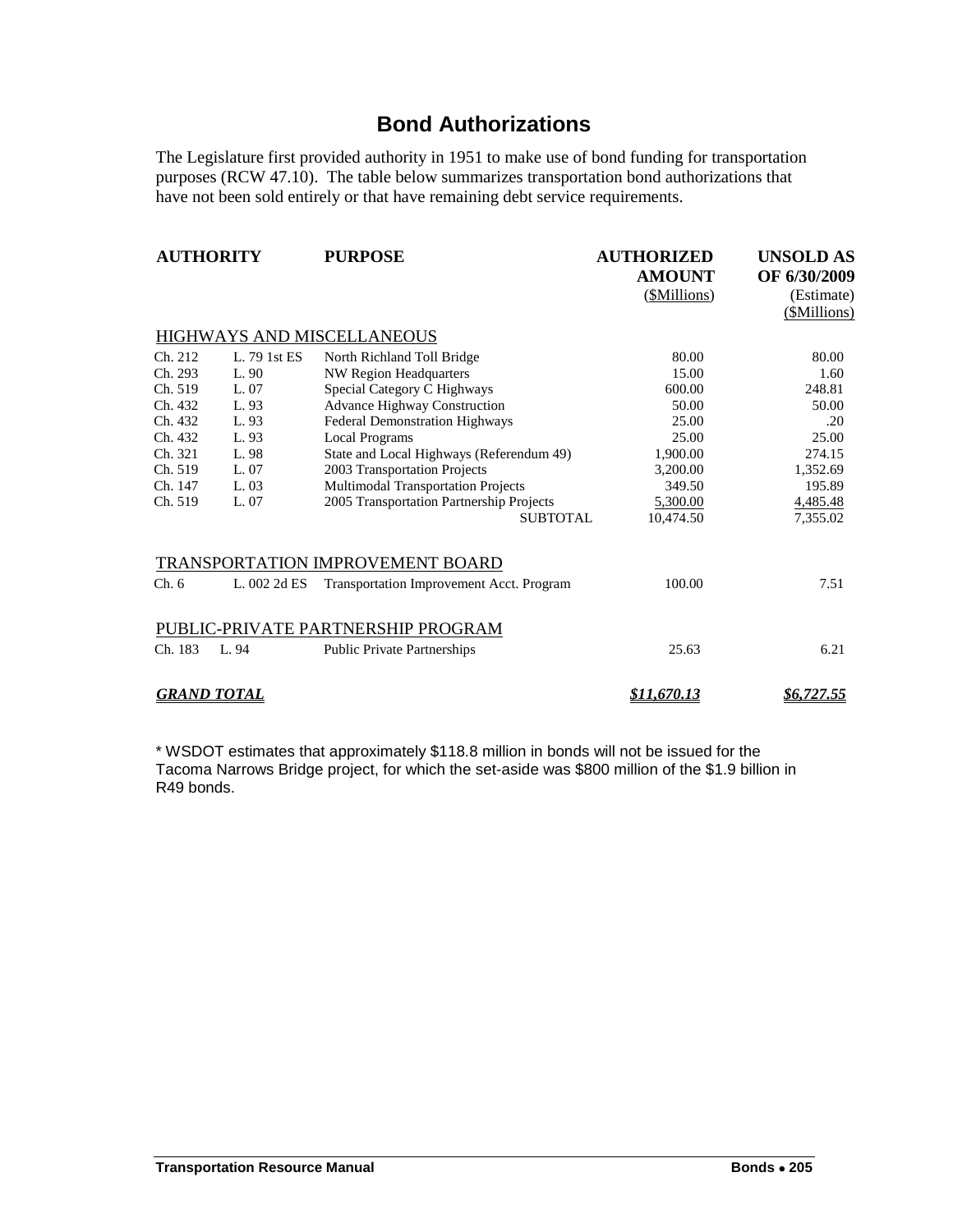# <span id="page-3-0"></span>**Bond Authorization Purposes**

Bond authorizations with unsold balances as of June 30, 2009, are described below:

### **State and Local Highways Bonds**

(Ch. 321, Laws of 1998, RCW 47.10.843)

The proceeds from these bonds, approved by Washington State voters in November 1998 as part of Referendum 49, are for the location, design, right of way, and construction of state and local highway improvements.

### **North Richland Toll Bridge Construction Bonds**

(Ch. 212, Laws of 1979, 1st Ex. Sess.; RCW 47.56.740-755 and RCW 47.56.220)

These bond proceeds may be used for surveys, design, and construction of a toll bridge across the Columbia River in the vicinity of North Richland. No bonds may be sold until the Transportation Commission determines that the project is economically feasible.

### **Advance Highway Construction Bonds**

(Ch. 432, Laws of 1993; RCW 47.10.819(2))

These bond proceeds are used to temporarily pay the regular federal share of highway construction in advance of federal-aid apportionments.

### **Federal Demonstration Highways Bonds**

(Ch. 432, Laws of 1993; RCW 47.10.819(1))

These bond proceeds are used to pay the state and local government's share of matching funds for demonstration projects identified in the Intermodal Surface Transportation Efficiency Act of 1991.

#### **Local Programs Bonds**

(Ch. 432, Laws of 1993; RCW 47.10.819(3))

These bond proceeds are used for loans to local governments to provide the required matching funds to take advantage of federal funds for street and road improvements.

#### **Transportation Improvement Bonds**

(Ch. 440, Laws of 1993; RCW 47.26.500)

These bond proceeds are used to provide funds for construction on state, county, and city transportation (highways) projects in urban areas.

#### **Public-Private Partnership Transportation Bonds**

(Ch. 183, Laws of 1994; RCW 47.10.834)

These bond proceeds are used to fund state financial participation in the public-private transportation initiatives program authorized in RCW 47.46. Participation may take the form of loans or cash contributions, improving the ability of private entities sponsoring the projects to obtain financing.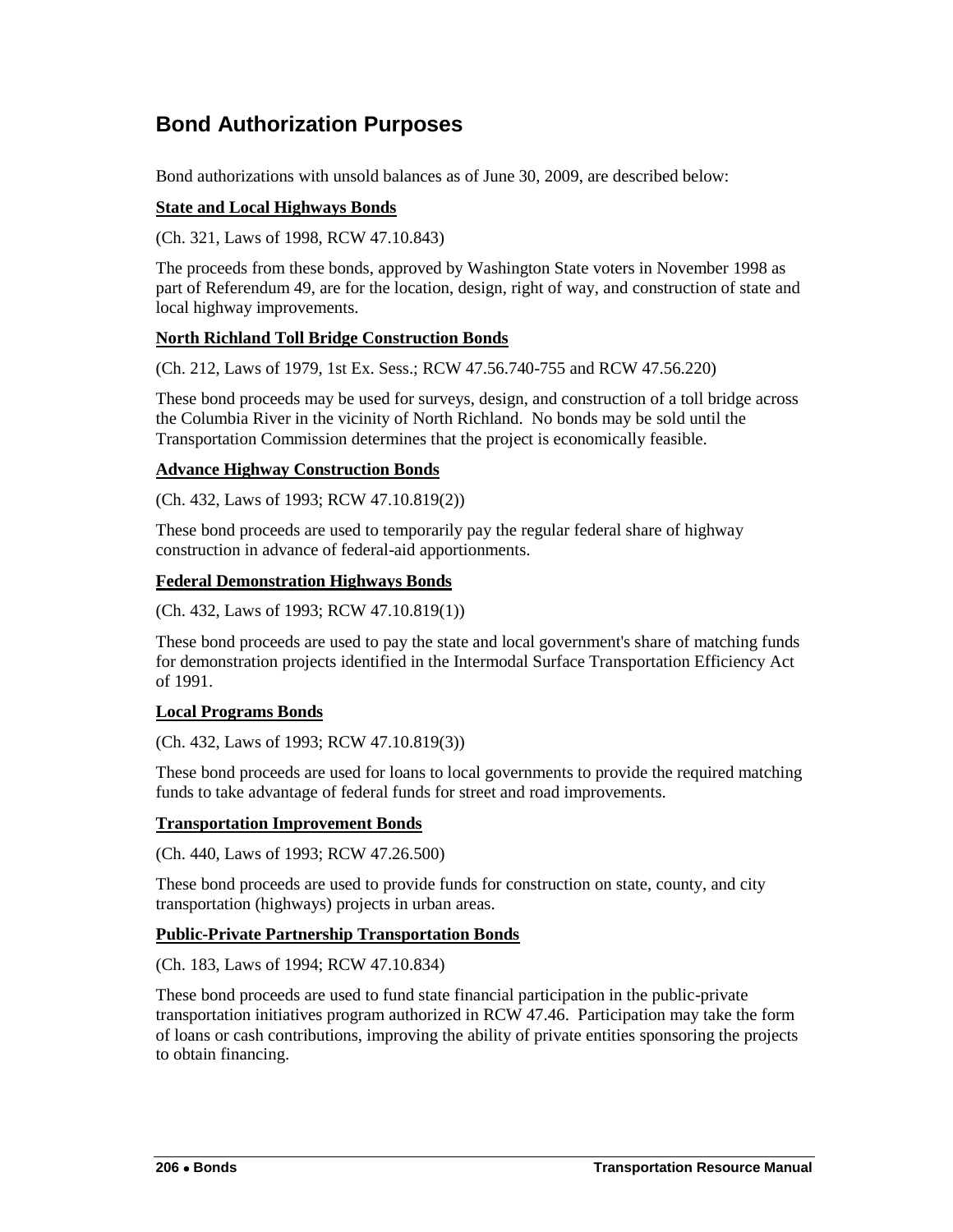#### **2003 Transportation Project Bonds**

(Ch. 147, Laws of 2003; RCW 47.10.861)

These bond proceeds are used to fund the location, design, right of way, and construction of selected projects or improvements that are identified as 2003 transportation projects or improvements in the omnibus transportation budget.

### **Multimodal Project Bonds**

(Ch. 147, Laws of 2003; RCW 47.10.867)

These bond proceeds are used to fund the planning, design, construction, reconstruction, and other necessary costs for transportation projects.

### **2005 Transportation Partnership Project Bonds**

(Ch. 315, Laws of 2005; RCW 47.10.873)

These bond proceeds are used to fund the location, design, right of way, and construction of selected projects or improvements that are identified as 2005 transportation partnership projects or improvements in the omnibus transportation budget.

### **Special Category C Bonds**

(Ch. 2, Laws of 1999; RCW 47.10.812)

These bonds are used to provide funds necessary for the location, design, right-of-way, and construction of state highway improvements that are identified as Special Category C improvements.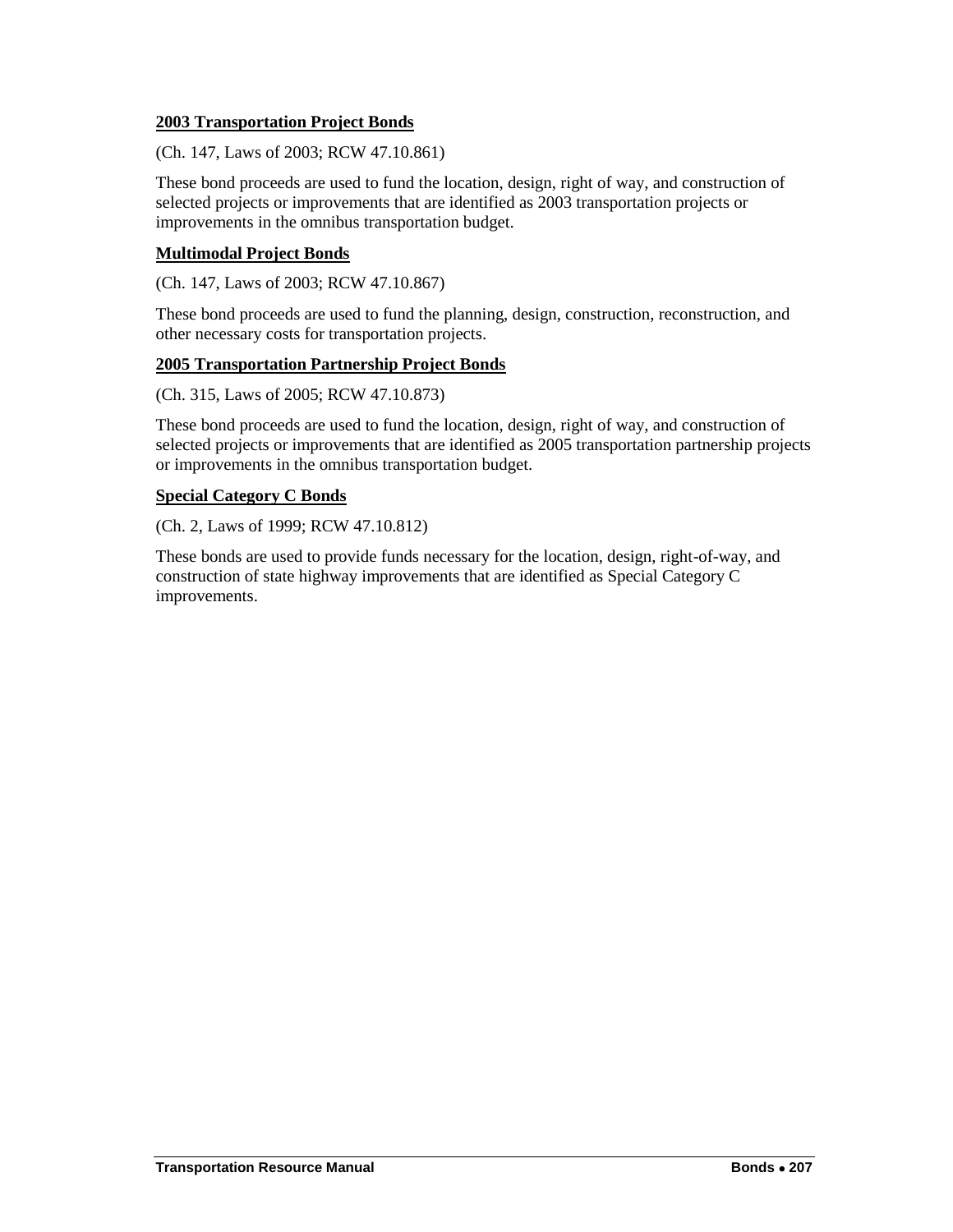# **Projected Bond Sales**

<span id="page-5-0"></span>As of July 1, 2009, there are expected to be approximately \$6.7 billion of authorized transportation bonds that have not yet been issued.

A significant amount of this transportation bond authority that has not been issued is from the 2003 and 2005 funding packages, which provided a total of \$8.5 billion for specified projects.

- \$1.4 million in transportation bonding authority remains from the 2003 funding package.
- \$4.5 million in transportation bonding authority remains from the 2005 funding package.

The plan below reflects the bond sale plan submitted with the Washington State Department of Transportation's 2009–11 biennial budget request and 16-year plan.

| Projected Long-Term Bond Sales           |         |                          |                          |                          |                          |                          |         |                          |               |
|------------------------------------------|---------|--------------------------|--------------------------|--------------------------|--------------------------|--------------------------|---------|--------------------------|---------------|
| (Dollars in Millions)                    | 2009-11 | 2011-13                  | 2013-15                  | 2015-17                  | 2017-19                  | 2019-21                  | 2021-23 | 2023-25                  | 16-Year Total |
| State and Local Highways (R49*)          | 236.0   | $\overline{\phantom{a}}$ | $\overline{\phantom{0}}$ | $\overline{\phantom{0}}$ |                          |                          |         | $\overline{\phantom{0}}$ | 236.0         |
| 2003 Transportation Projects             | 866.0   | 404.0                    | 59.0                     | 23.4                     | $\overline{\phantom{a}}$ | ۰                        |         | -                        | 1,352.4       |
| Multimodal Transportation Projects       | 89.4    | 49.6                     | 54.4                     | $\overline{\phantom{a}}$ | $\overline{\phantom{a}}$ |                          |         | -                        | 193.4         |
| 2005 Transportation Partnership Projects | ,820.0  | ,935.0                   | 736.4                    | $\overline{\phantom{a}}$ | $\overline{\phantom{a}}$ | $\overline{\phantom{0}}$ |         | -                        | 4.491.4       |
| Special Category C Projects              | 24.0    | 24.0                     | 22.0                     | 21.4                     | 21.0                     | 24.0                     |         | $\blacksquare$           | 136.4         |
| <b>Total Projected Bond Sales</b>        | 3.035.4 | 2.412.6                  | 871.8                    | 44.8                     | 21.0                     | 24.0                     |         | ۰                        | 6.409.6       |

#### **Projected Long-Term Bond Sales**

\* Excludes \$118.8 million of unsold bonds appropriated for the Tacoma Narrows Bridge.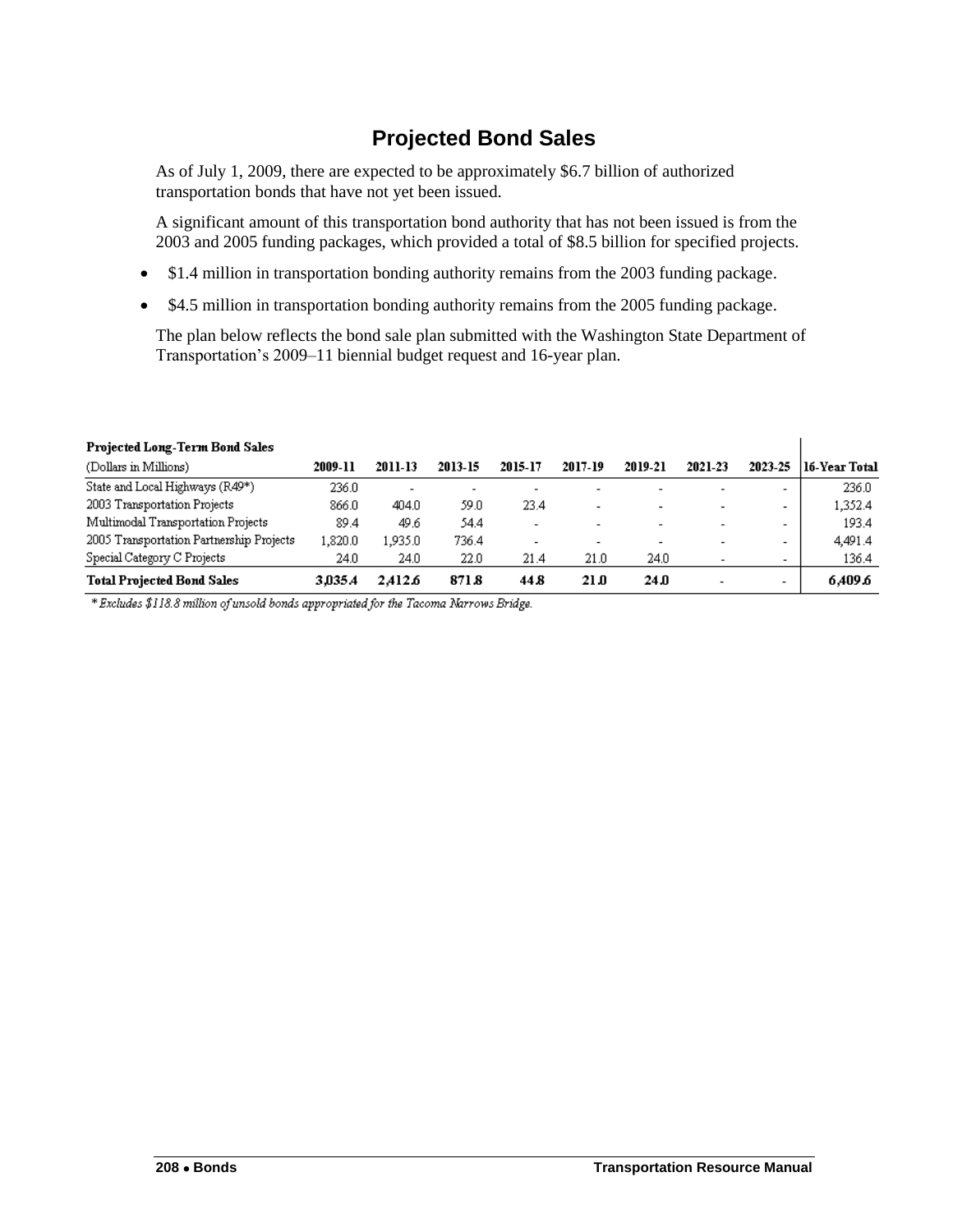# **Debt Service on Motor Fuel Tax Bonds**

<span id="page-6-0"></span>Debt service is the periodic payment of principal and interest on a bond.

- Debt service is the first obligation on gas tax collections.
- Transportation bonds are typically issued as 25-year debt.
- The State Treasurer is authorized to refinance original issues of bonds. Refunding prior bond issues reduces total debt service requirements and achieves budgetary savings over the remaining term of the bond.
- The following chart shows debt service requirements on existing and projected bond sales through 2030, based upon the bond sale plan submitted with the Washington State Department of Transportation's 2009–11 biennial budget request.



#### Current and Future Transportation Debt Service *dollars in millions*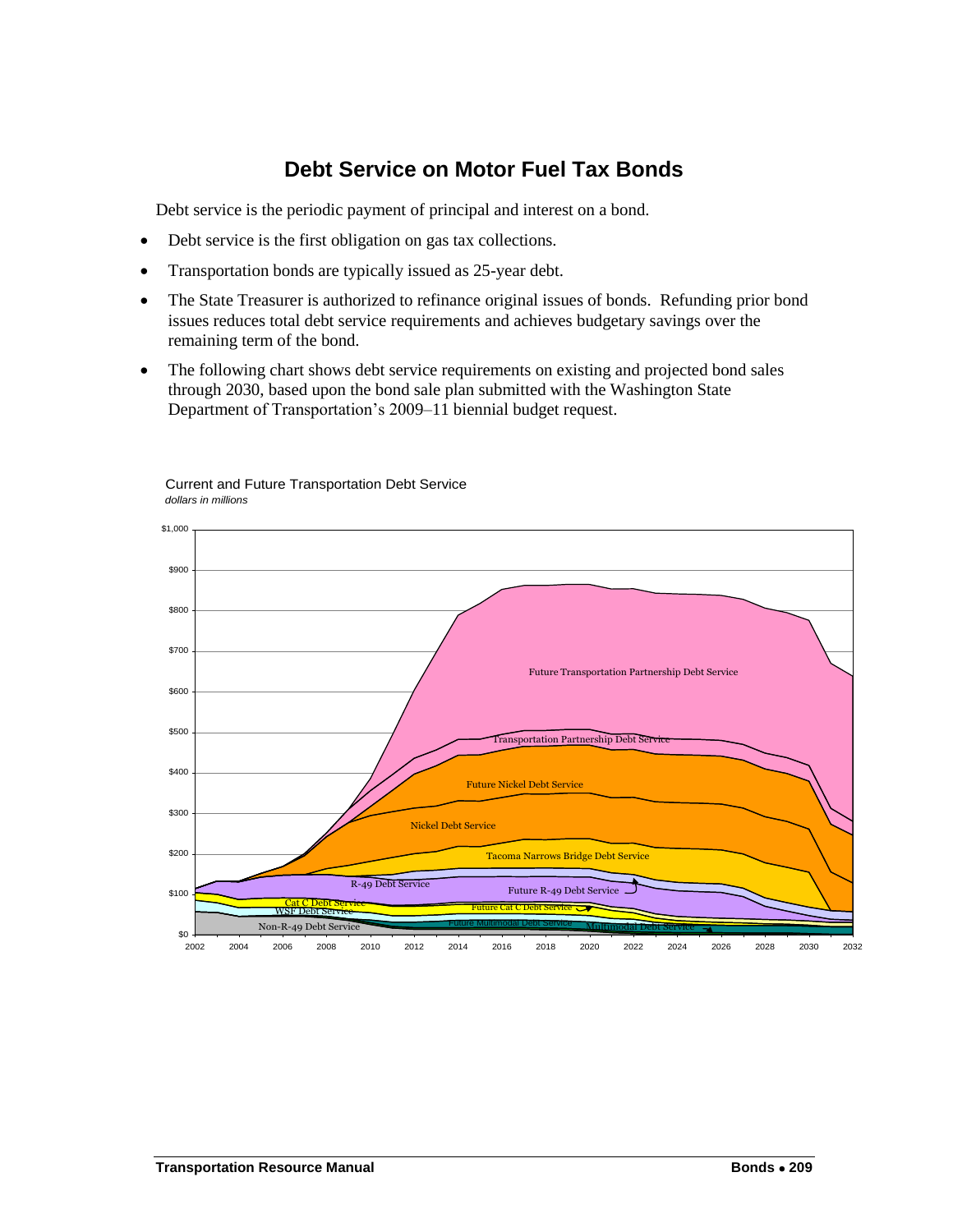# <span id="page-7-0"></span>**Debt Service as a Percent of the State's Overall Share of the Gas Tax**



- State motor fuel taxes include distributions to the Motor Vehicle Account, Puget Sound Ferries Capital Construction Account, Puget Sound Ferry Operations Account, Special Category C Account, 2003 (Nickel) Account, and Transportation Partnership Account..
- Assumes bond sale plan submitted with WSDOT's 2009-11 Biennial Budget Request.
- Excludes debt service on R49 bonds used to finance Tacoma Narrows Bridge.